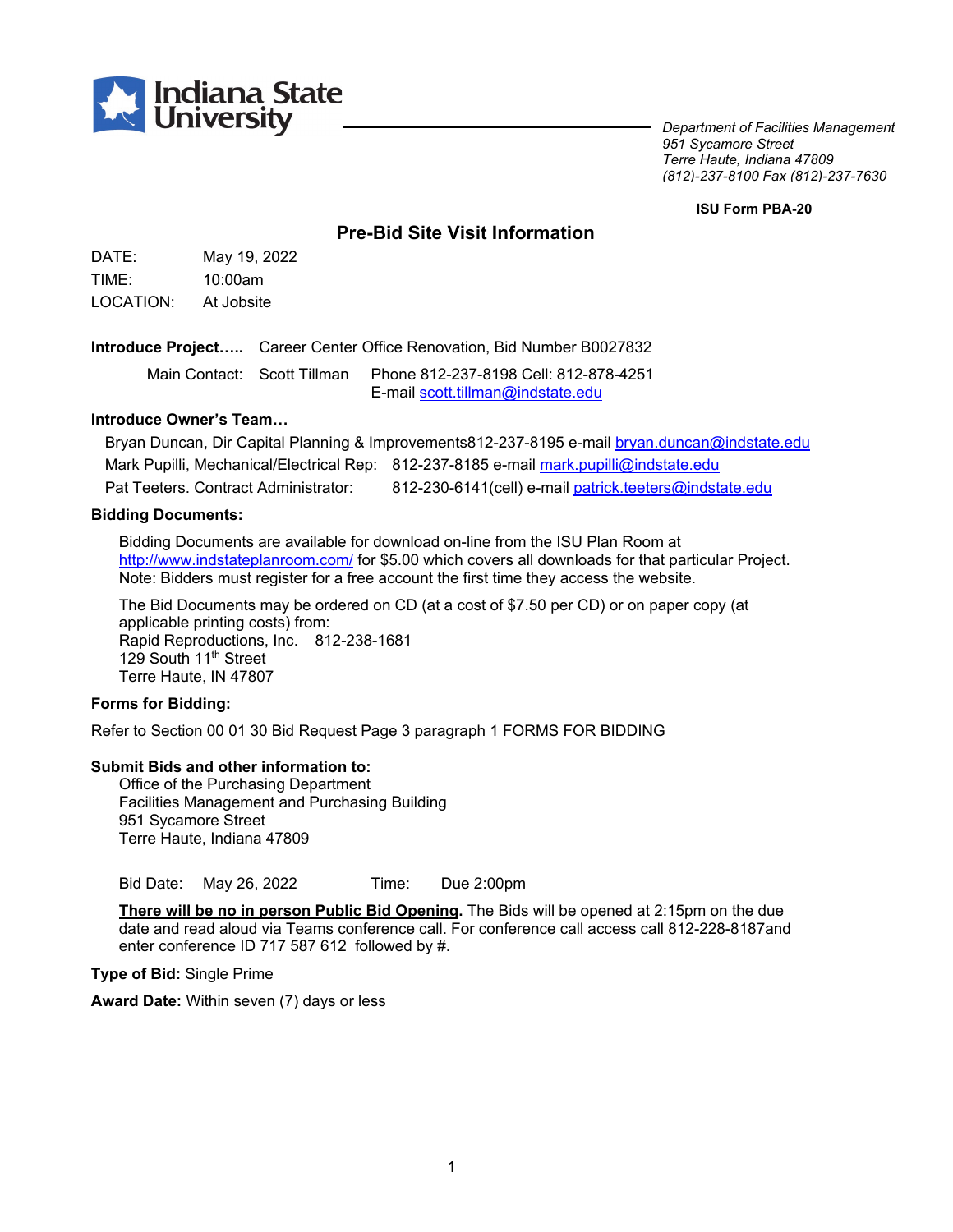### **Alternates:**

No Alternates

## **Allowances:**

A \$5,000.00 Allowance shall be included in the Base Bid for Unforeseen Conditions and General Construction Contingency. It is solely at the discretion of the Architect/Engineer/Owner what costs may be applied to this Allowance. Any unused Allowance monies shall be returned to the Owner at Project closeout by Change Order..

**Supplier/Subcontractor list:** Bid Request Instructions to Bidders items 11 & 12, submit with Bid

## **Unit Prices:** No Unit Prices

## **Construction Dates:**

The Contractor shall begin Work within seven (7) days after Award with all Work substantially completed within forty-five (45) calendar days. Final closeout shall be within thirty (30) calendar days thereafter. A warranty walk-thru will be held eleven (11) months from the date of substantial completion

## **Tax Exempt (non profit)**

Indiana State University is a Tax Exempt Institution and Indiana Sales Tax for products permanently incorporated in work shall not be included as part of the Bid or on any Application for Payment

## **Hours of Construction:**

Normal 7:00am-4:00pm Afterhours maybe arranged with the Owner

### **Permits and fees:**

Include with Bid

## **Asbestos or other hazardous materials:**

None Anticipated; if suspicious material is encountered, stop work immediately in the area and contact the Owner for clearance or removal.

## **General Project Information and Requirements:**

Site protection: See Specifications

Material storage: On-site

Parking: See Section 00 30 00 1.07 for requirements

Communication: Job Superintendent shall have a cellular phone.

Fire Protection: See Section 00 30 00 1.09 C for requirements

Salvage: The Owner has the right of first salvage. The Owner will supply a list of any items, not slated for reuse, which the Owner wishes to salvage. All items to be salvaged will be delivered to a location on the ISU campus as directed by the Owner.

Coordination With Owner: A minimum of 48 Hours prior notification of any closings, areas to be blocked off or utility shutdowns.

Smoking Policy: See Section 00 30 00 1.06 for Rules

## **MBE/WBE/VBE Participation:**

Indiana State University is committed to diversity and non-discrimination in all aspects of its operations. Refer to Section 00 10 30 for full information and links to websites of MBE/WBE/VBE Firms, Each Prime contractor should actively solicit and include certified minority, women and veteran owned subcontractors in bid submissions if economically feasible.

The Minority, Women's and Veteran's Business Enterprise Participation Plan Section 00 10 40 shall be **submitted with the Bid** of all Bidders. This Participation Plan will be considered during the proposal evaluation process. A standalone editable (fill in the blanks) PDF file has been uploaded to the plan room with the Bidding Documents to aid the Bidders in the submission of this required form.

Contact Mike Bonnett in ISU Purchasing Department 812-237-3600 with any questions.

### **Additional Site Visits**

None Scheduled. Contact Scott Tillman 812-878-4251 to schedule additional visits.